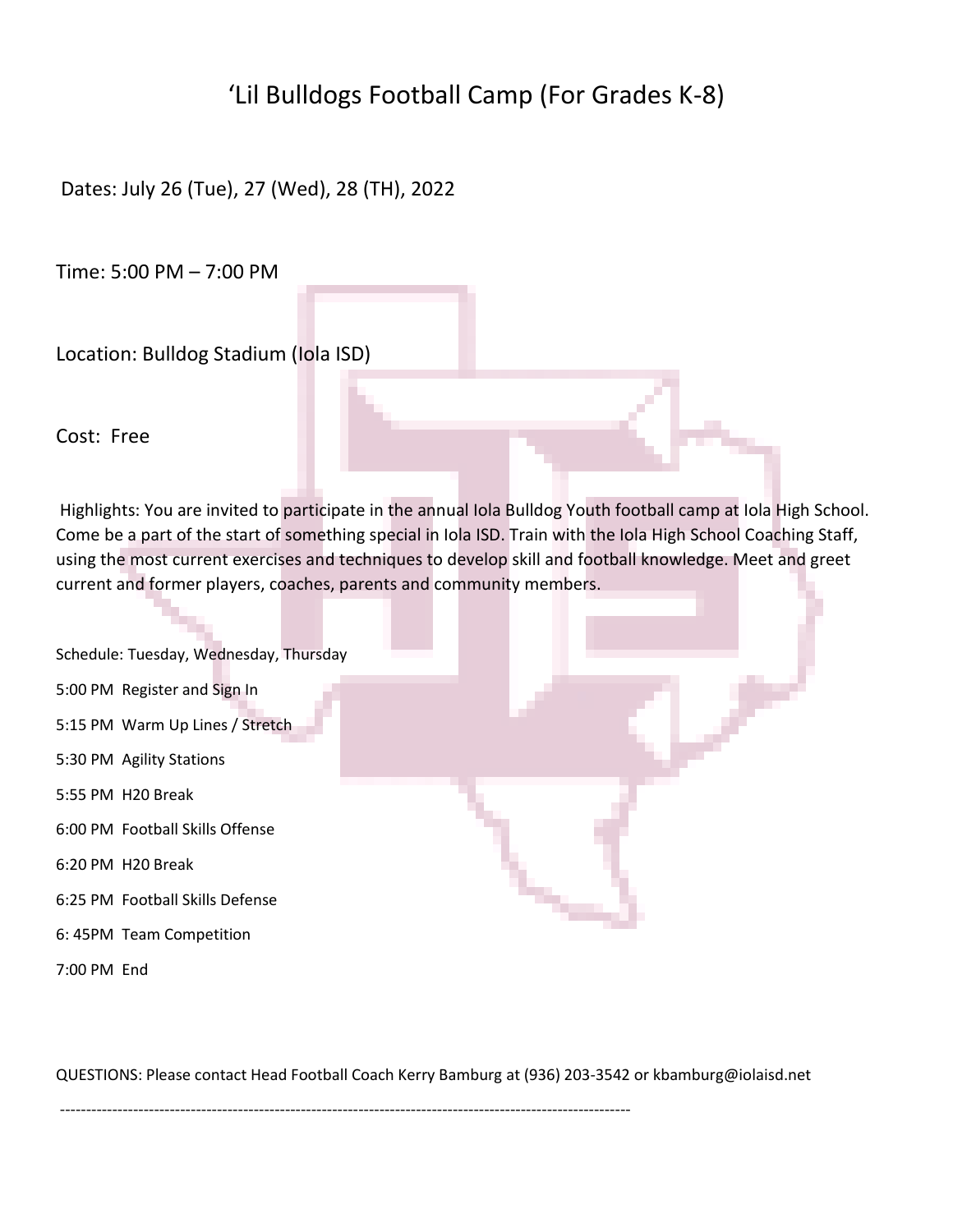| Camper's Name: Name: Name and Separate and Separate and Separate and Separate and Separate and Separate and Separate and Separate and Separate and Separate and Separate and Separate and Separate and Separate and Separate a |                                                                                                                      |  |  |  |
|--------------------------------------------------------------------------------------------------------------------------------------------------------------------------------------------------------------------------------|----------------------------------------------------------------------------------------------------------------------|--|--|--|
| Age:                                                                                                                                                                                                                           | T- Shirt Size                                                                                                        |  |  |  |
| Email:                                                                                                                                                                                                                         | <u> 1990 - Johann John Harry Harry Harry Harry Harry Harry Harry Harry Harry Harry Harry Harry Harry Harry Harry</u> |  |  |  |
| <b>Health Concerns:</b>                                                                                                                                                                                                        |                                                                                                                      |  |  |  |
|                                                                                                                                                                                                                                | Emergency Contact Name & Phone #:                                                                                    |  |  |  |

We accordingly instruct the Iola Independent School District that we do hereby expressly waive any future claim or cause of action that we or the student may have against the Iola Independent School District or employees as a result of any bodily injuries or death sustained while training or engaging in such fitness related activities, competition or events during the 2022-2023 school year.

\*It is understood that even though the possibility of an accident still remains; neither the Iola Independent School District or employees assumes any responsibility in case an accident occurs. \* If, in the judgment of any representative of the school, the above student should need immediate care and treatment as a result of any injury or sickness**, I do hereby request, authorize, and consent to such care and treatment as may be given said student by any physician, athletic trainer, nurse or school representative.** I do hereby agree to indemnify and save harmless the school district and any school or hospital representative from any claim by any person on account of such care and treatment of said student. \* If, between this date and the beginning of any fitness related activity, any illness or injury should occur that may limit this student's participation, I agree to notify the school authorities of such illness or injury. I hereby state that, to the best of my knowledge, my answers to the above questions are complete and correct. Failure to provide truthful responses could subject the student in question to penalties determined by the Iola Independent School District. I also understand the "Lil Dawgs Youth Football Camp" retains the right to use for publicity and advertisement of photographs and video taken of the participants.

Guardian's Signature:

## THANK YOU TO LAST YEARS CAMP TOP SPONSORS!!!

**Fleming Oilfield**

**Patricia and Tom Felts**

**Justin McEwen / McEwen Construction**

**Brandon and Amy Vaughn / Iola Booster Club**

**Michael and Kaylee Brown / Founded on Faith Containers**

**Audra and Sean Berry / 4B Automotive**

# BULLDOG PRiDE!

## **IOLA BULLDOG SUPPORTERS!!!**